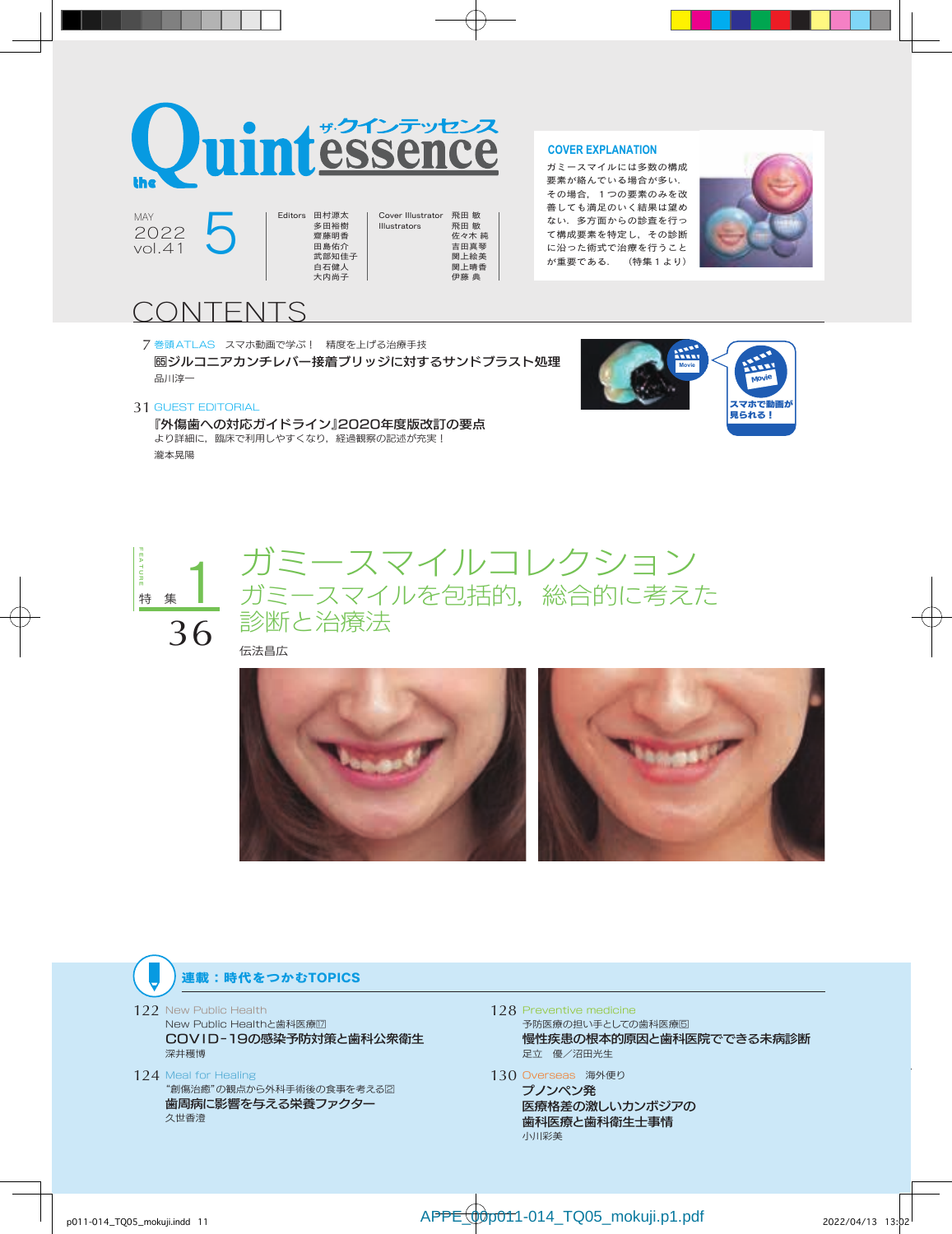# CONTENTS



再生療法の 新 多増殖因子血漿(PRGF)を 活用した治療方法

後編:PRGFを用いた歯周組織再生療法

樋口琢善/芳賀 剛





FEATURE 特 集 3 86

GPが対応する! 予防から考える 小児矯正 Hellmanの歯齢と そのアプローチの実際

石川創一









人生100年時代に知りたい知識と技術

160 **FOCUS** 機能運動に影響を与える力を考える ─態癖とパラファンクションが下顎位に与える影響について─ 木下俊克



**Reading Matters** 

145 私の道具箱 ハイドロソニックプロ 神部 賢

146 医局紹介:研究プロジェクトの精鋭たち 日本大学松戸歯学部障害者歯科学講座 野本たかと

- 147 STUDY GROUP紹介:臨床の現場を支える仲間たち CCS(シーシーエス) 玉岡丈二
- 148 COLUMN/Another Side インプラントより韻踏まんと 小安正洋(Dr. COYASS)

149 Quint Short Library 今村英夫/望月 亮/山口秀晴/古谷野 潔/ 下田裕子・水上哲也/十河厚志/内山 茂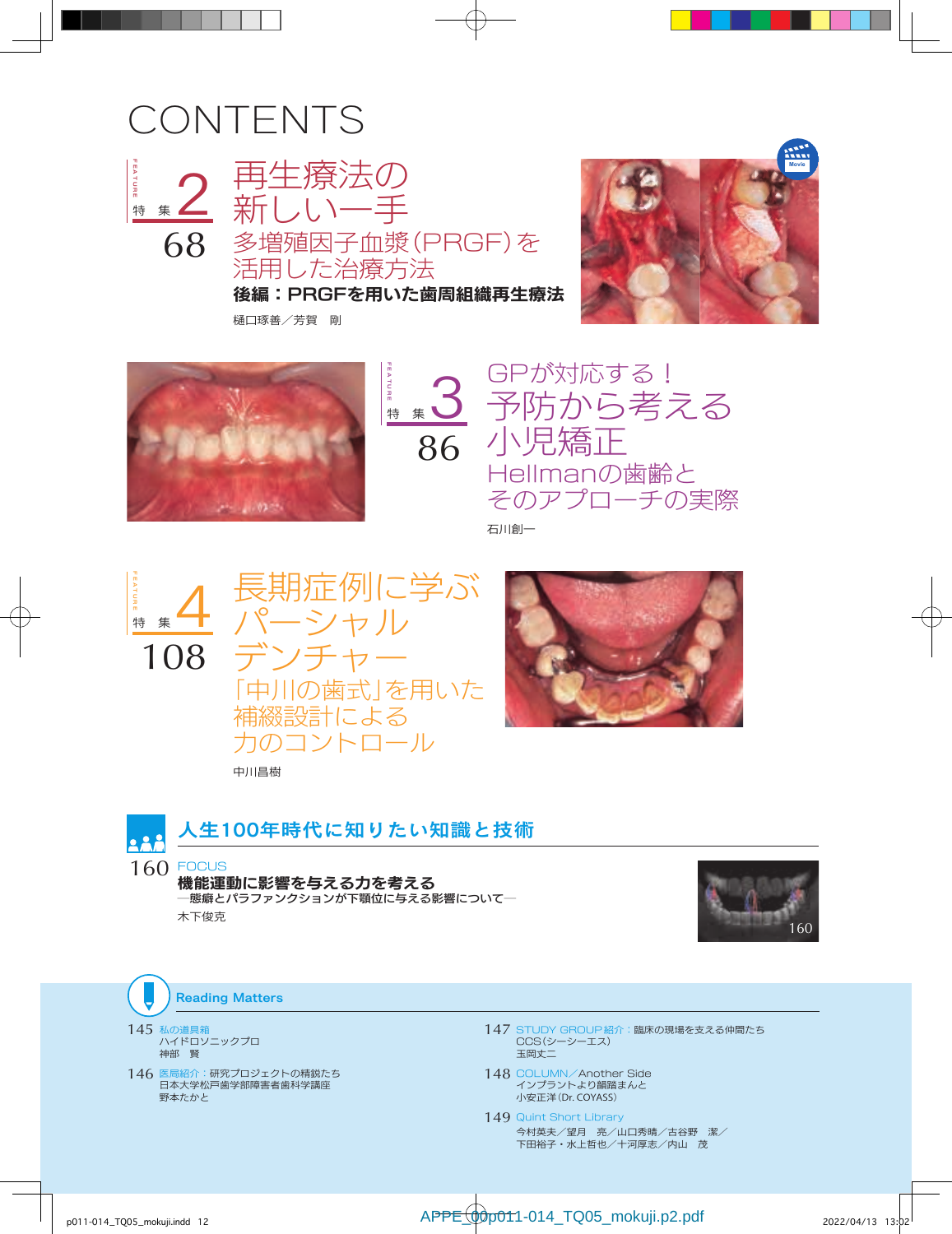

132 連載 歯科臨床エッセイ Justice in Dentistry エピローグ(最終回):これからの歯科の話をしよう! 月星光博

#### 176 連載

お悩み解決Q&A これだけはおさえておきたい! 補綴治療の基本原則 第2回 適切な支台歯形成 筒井 佑/水野秀治/松井徳雄/佐々木 猛

- 188 連載
	- マタニティ期も! 出産後も! お母さんと子どもの口腔と健康を守る歯科医療 第7回 子どもの成長にともない出現する問題にどう対応するか:低年齢児編 藤岡万里/長友 文
- 203 連載

地域のインフラ歯科になろう! 第2話 通院できなくなったら、メインテナンスは終了 !? 渡部 守



212 連載: MY FIRST STAGE 前歯部歯質欠損と不正咬合に対し,アライナー矯正および 修復治療を行った1症例 宮本英欧/コメント)金城清一郎





- 216 FROM INTERNATIONAL JOURNALS Prev/epide 歯周病の進行状態に対する歯周病菌と血清抗体価の相関 曽我部 薫/大塚良子/野村義明
- 219 FROM INTERNATIONAL JOURNALS Endo 改良した無菌的処置法が大臼歯の根管治療の成績に与える影響に関するランダム化比較研究 平野恵子/渡辺 聡/興地隆史



#### REPORT

222 第45回北九州歯学研究会発表会/下川公一先生追悼講演 河島紘太郎

- 224 NEWS Q ——歯科界の最新ニュース 229 学会情報 233 5月~7月の研修会情報 234 DENTAL PRODUCTS INFORMATION 236 クイント求人広告
- 242 次号予告/編集後記